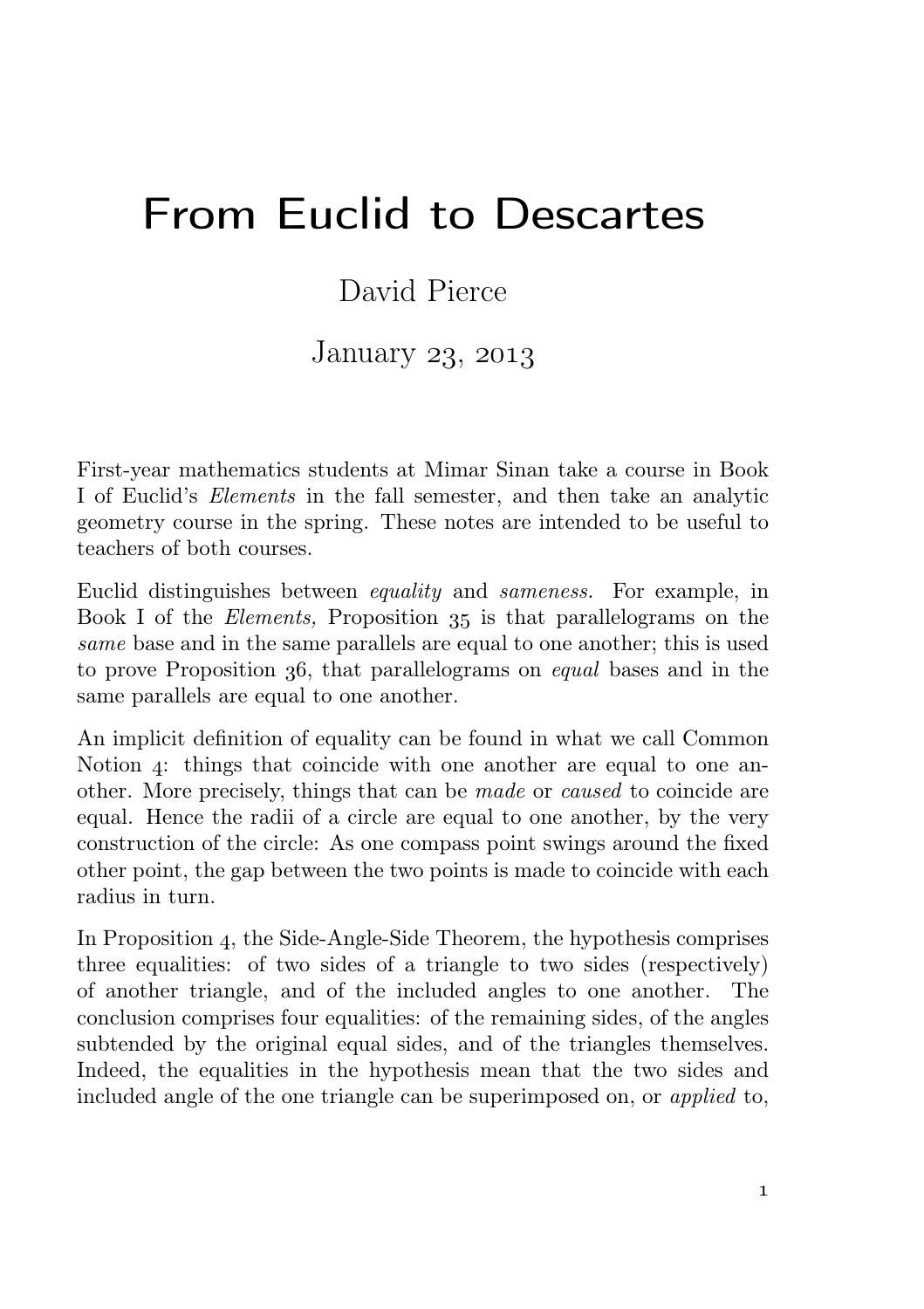those of the other triangle. When this is done, then the whole triangles coincide, and therefore the remaining sides and angles are equal, and the triangles themselves are equal.

Today we are inclined to think that Proposition  $\alpha$  is 'really' another postulate. Its proof does not rely on any earlier propositions or postulates. But I think the proposition really does have a proof, which makes use of the implicit definition of equality.

Equality is not identity, but is what we call an equivalence-relation. Given a (bounded) straight line—what we call today a line segment—, we may consider the class of straight lines that are equal to the given straight line. This class itself can be understood as the *length* of that straight line. Today we think of this length as a *number,* namely a positive element of a certain ordered field. But it takes work to justify this way of thinking. In fact this way of thinking took centuries to appear.

I think it is implicit in Euclid that lengths are the elements of an *ordered abelian semigroup:* by this I mean an abelian semigroup with a (linear) ordering such that always

$$
a < a + b.
$$

This rule is suggested by Common Notion 5: the whole is greater than the part.

In the same way, the *area* of a figure can be understood as the class of all figures that are equal to it. Equality of figures is implied by *congruence.* However, incongruent figures can also be equal, as in Propositions 35, quoted above. There, two incongruent parallelograms are shown to be equal by cutting them up (in different ways) into congruent pieces.

The ordering of lengths is *dense*, by Proposition 10 (to bisect a given bounded straight line).

Proposition  $44$  is to construct, in a given angle, and on a given straight line as base, a parallelogram equal to a given triangle. Using Propositions  $42$  and  $45$ , we may replace the triangle in Proposition  $44$  with an arbitrary rectilineal figure. If we consider the given straight line in that proposition as a unit, and if we let the given angle be right, then we obtain a function from areas of rectilineal figures to lengths. Any such figure determines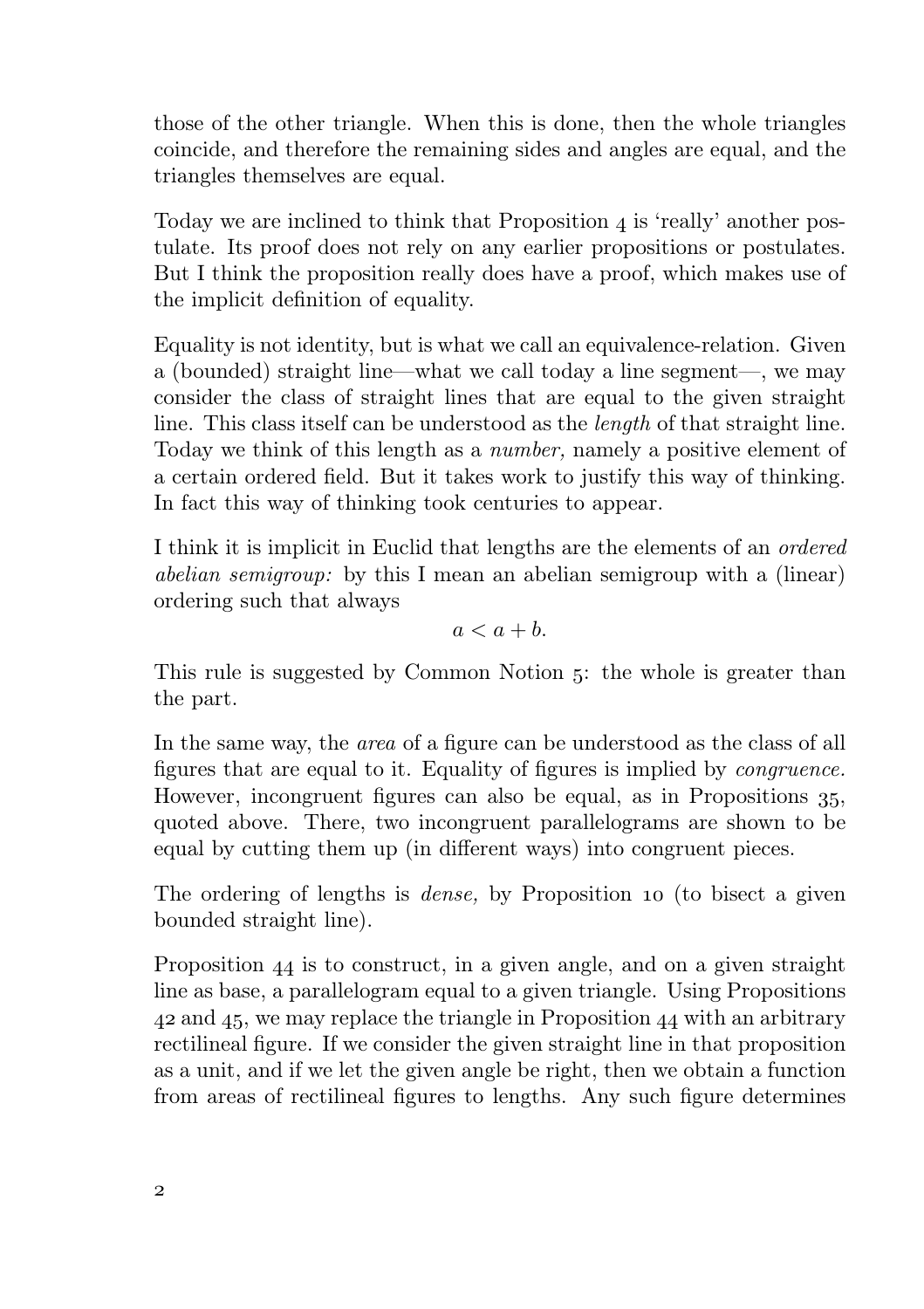the height of a rectangle that is equal to it and sits on a base of unit length.

Having fixed a unit length, we can multiply lengths: the product of two lengths is the height of the rectangle of unit width that is equal to a rectangle whose base and height are the two given lengths respectively.

Obviously then this multiplication is commutative. It is fairly obvious that multiplication distributes over addition. It is not obvious from Book I of Euclid that multiplication is associative; but we can still prove it, as follows.

Multiplication can be effected as in the figure below. The two small



rectangles on either side of the diagonal of the large rectangle are equal to one another by Proposition 43. The converse is also true, in the following sense: given that those two small rectangles have a common vertex as in the figure, then the two straight lines from that vertex to the remaining vertices of the large rectangle must lie on the same straight line.

We can adjust the figure so that the height of the large rectangle is not the sum of a and the unit, but is the larger of the two. Now we shall not label straight lines with their lengths, but we shall label points with their distances from the lower left vertex. Then associativity of multiplication can be shown by means of the next diagram. Indeed, by the converse of Proposition 43, we shall have  $c(ab) = a(cb)$ , provided

$$
C+D+E=K.
$$

By Proposition  $43$  itself, we have

$$
A + B = E + F + H + K,
$$
  

$$
B = E + F,
$$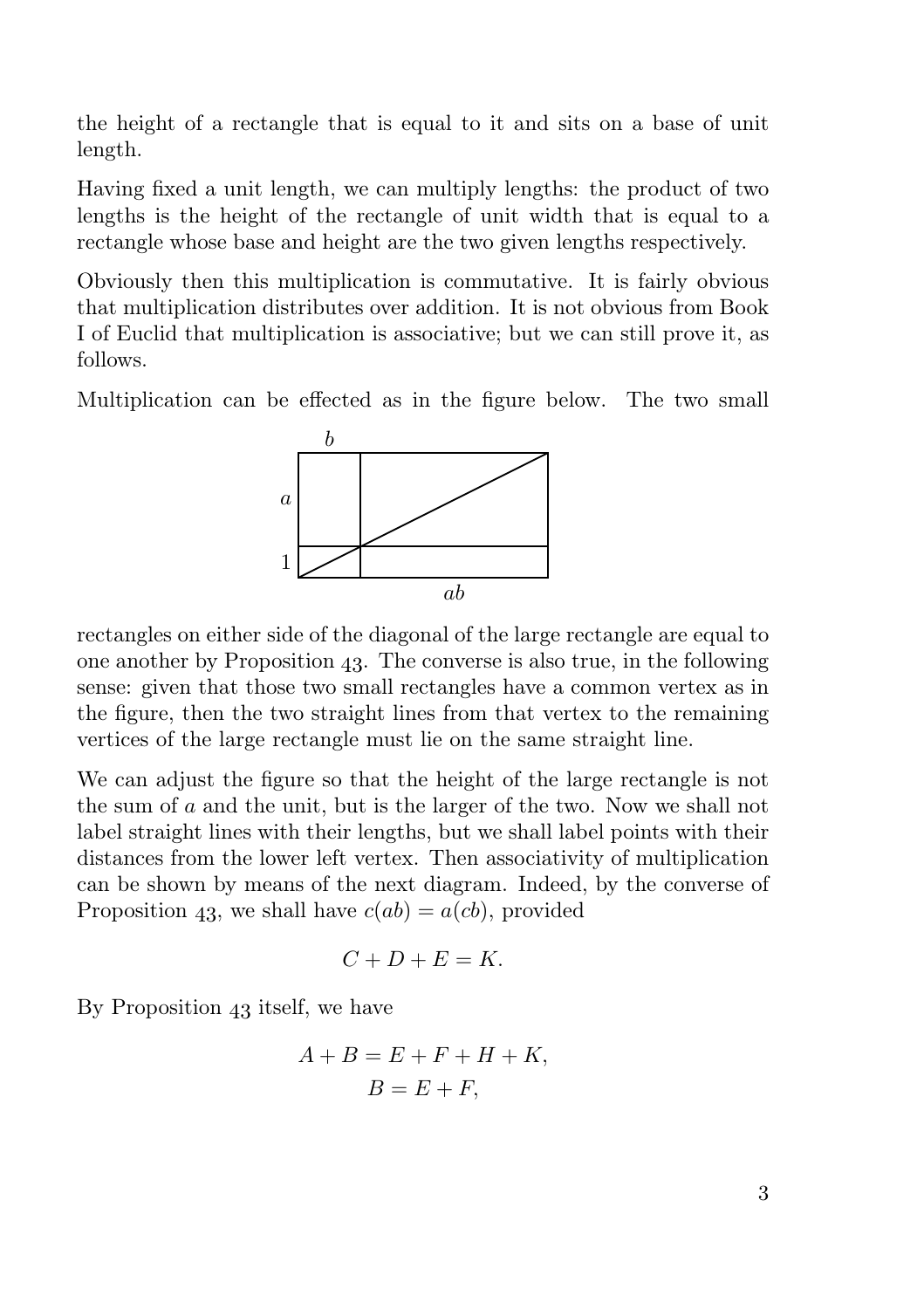

and therefore

 $A = H + K$ .

But again by Proposition  $43$ , we have

$$
A = D + E + G + H,
$$

and therefore

$$
D+E+G=K.
$$

We finish by noting

$$
C=G.
$$

Therefore  $c(ab) = a(cb)$ . We have assumed  $c < 1 < a$  and  $b < a(cb)$ . Strictly we should consider four more cases:

(1)  $c < 1 < a$ , but  $a(cb) = b$ ; (2)  $c < 1 < a$ , but  $a(cb) < b$ ;  $(3)$   $c < a < 1$ ; and  $(4)$  1 < c < a.

With lengths, equality becomes sameness, identity. By writing  $c(ab) =$  $a(cb)$ , we mean that two equivalence-classes are the *same*, and in particular, every element of one of the classes is *equal* to every element of the other class.

Again, the product of lengths  $a$  and  $b$  is the height of a unit-width rectangle that is equal to a rectangle whose width is  $a$  and height is  $b$ . Then the *quotient* of a by b is the height of a rectangle of width b that is equal to a unit-width rectangle of height a. So quotients of lengths always exist. Thus lengths are the positive elements of an ordered field.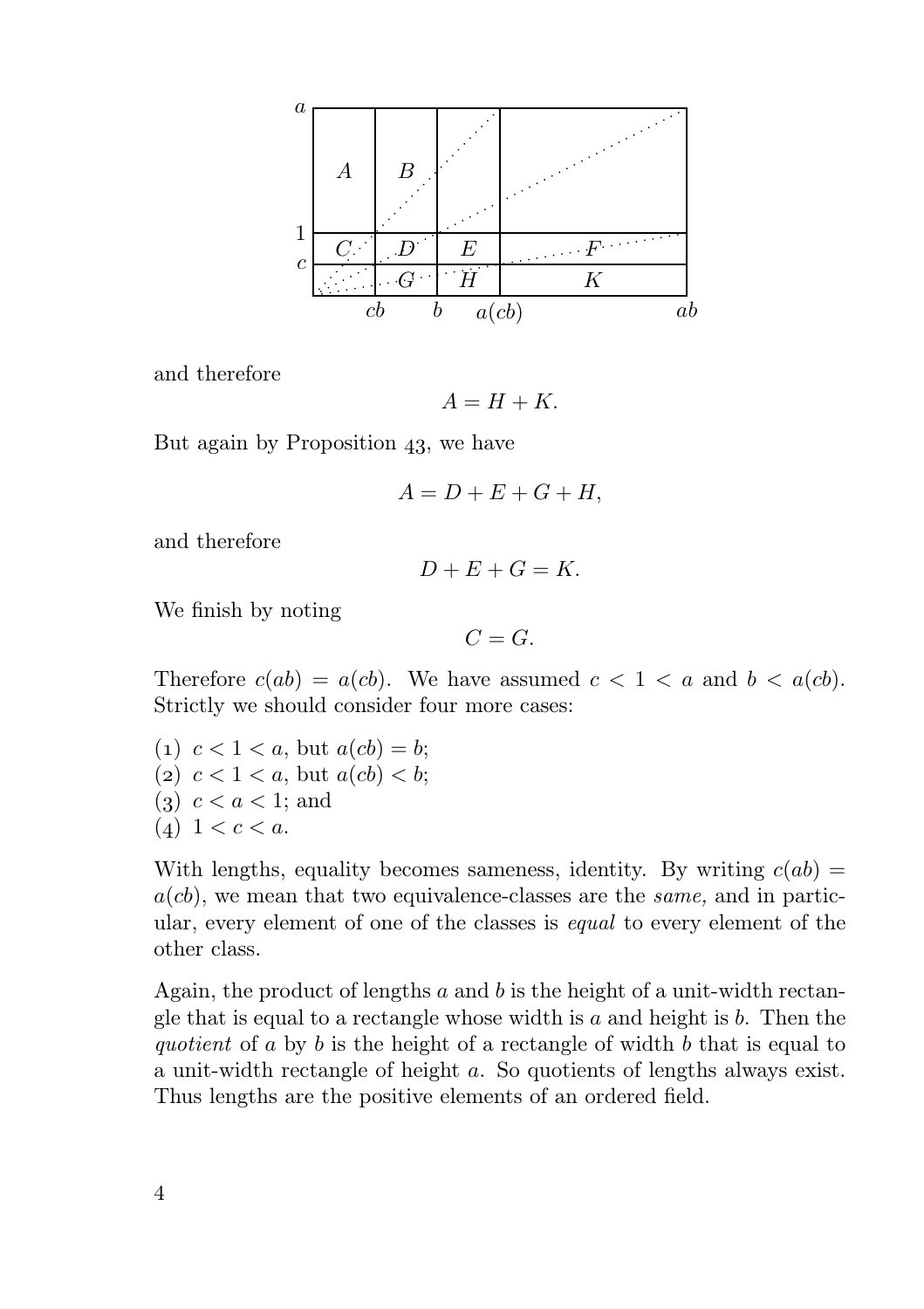By Proposition 47, the so-called Pythagorean Theorem, all lengths have square roots. By the same theorem, if again points in the next diagram are labelled with their distances from the lower left vertex, then



and therefore

$$
af = a\sqrt{b^2 + d^2} = \sqrt{a^2b^2 + a^2d^2} = \sqrt{a^2b^2 + b^2c^2} = b\sqrt{a^2 + c^2} = be,
$$
  

$$
\frac{a}{b} = \frac{e}{f}.
$$

Proposition 2 of Book VI of the *Elements* is that, in the following diagram, where  $DE$  is parallel to the base  $BC$  of the triangle, this straight



line DE cuts the other two sides of the triangle *proportionally:* that is,  $AD$  is to  $DB$  as  $AE$  is to  $EC$ . We may write this as

$$
AD: DB :: AE: EC.
$$

Here the expression  $AD : DB$  can be understood to stand for a certain equivalence-class; and then the sign :: stands for identity of equivalenceclasses. But these equivalence-classes are such that the same conclusion is expressed by

$$
\frac{a}{b} = \frac{c}{d}.
$$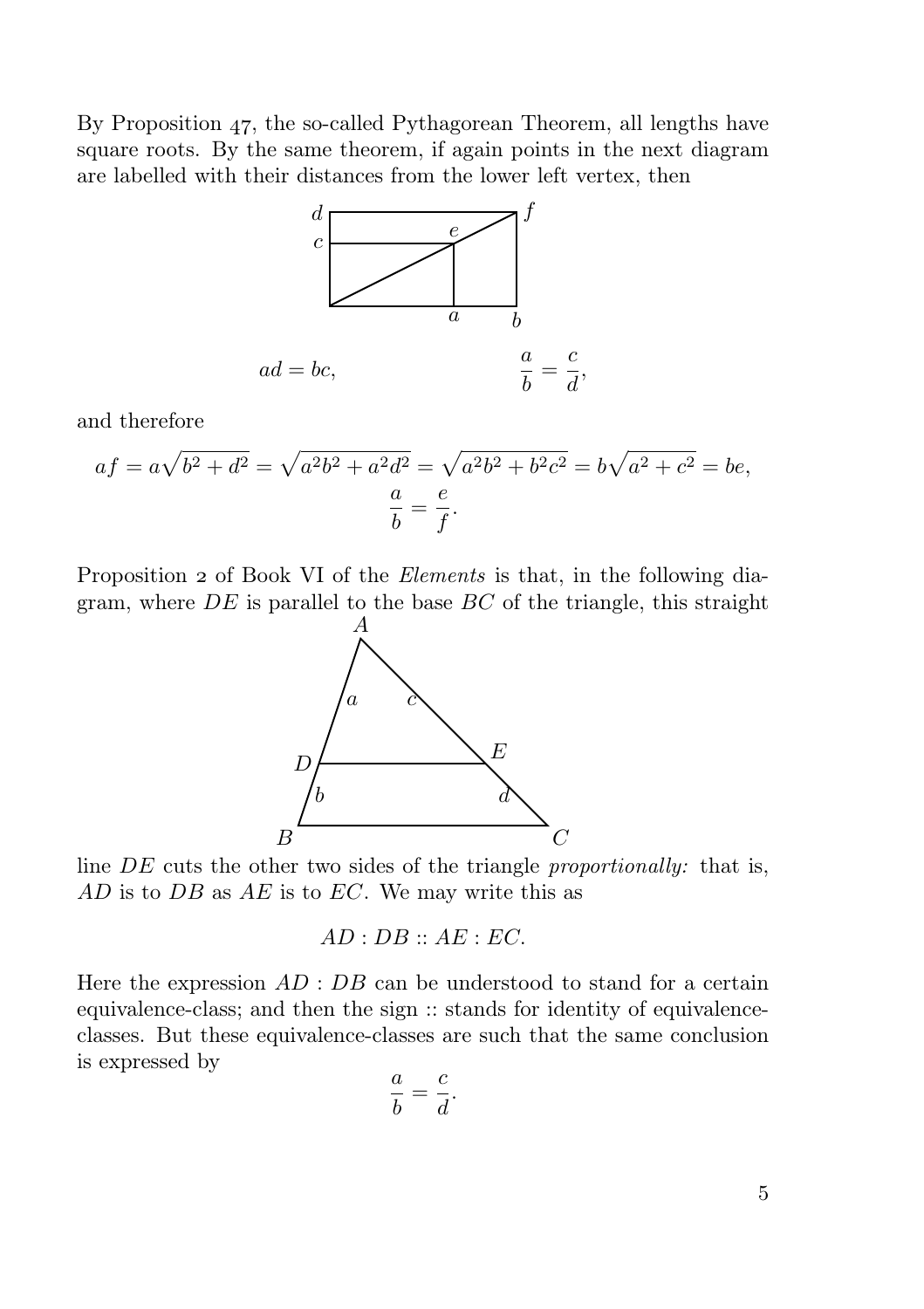We can prove this by dropping an altitude from A.

But Euclid's proof is not like that. For him, the meaning of  $A : B :: C : D$ is that, for all natural numbers  $k$  and  $m$ ,

$$
kA > mB \iff kC > mD.
$$

This is Definition 5 of Book V. Euclid does not define the ratio  $A : B$  as such. We can understand it as the equivalence class of all pairs  $(C, D)$ such that  $A : B :: C : D$ ; or we can understand it as the class of all pairs  $(k, m)$  such that  $kA > mB$ . In the latter case, a ratio is just a *Dedekind cut.* It would be foolish then to be impressed that Euclid somehow 'anticipated' Dedekind; the point is that Dedekind learned from Euclid.

In the definition of proportion, it is understood that  $A, B, C$ , and  $D$ are *magnitudes,* such as (bounded) straight lines or figures; moreover A and  $B$  *have a ratio,* as do  $C$  and  $D$ . By Definition  $\mu$  of the same book, this means for example some multiple of A exceeds B, and vice versa. It is a tacit assumption that any two straight lines have a ratio to one another. In our terms, the ordered semigroup of lengths is assumed to be archimedean. However, we have already shown that this assumption is not required.

The use of capital letters to denote points, and minuscule letters to denote lengths, is a convention established by Rene Decartes at the beginning of his *Geometry* of 1637. Descartes gives a geometric definition of the product of two lengths; but he uses Euclid's theory of proportion for this. In particular, in the notation of our last diagram, Decartes defines

$$
ad=bc,
$$

so that if  $d$  is a unit, then  $a$  is the product of  $b$  and  $c$ . But this definition should be shown to be independent of angle BAC. It *is* independent, by Euclid's Proposition VI.2; but again, this proposition uses the archimedean assumption.

Descartes does not bother with the question of whether his multiplication is commutative or associative. A positive answer may be taken as an implicit consequence of Euclid's theory of proportion. As we have seen,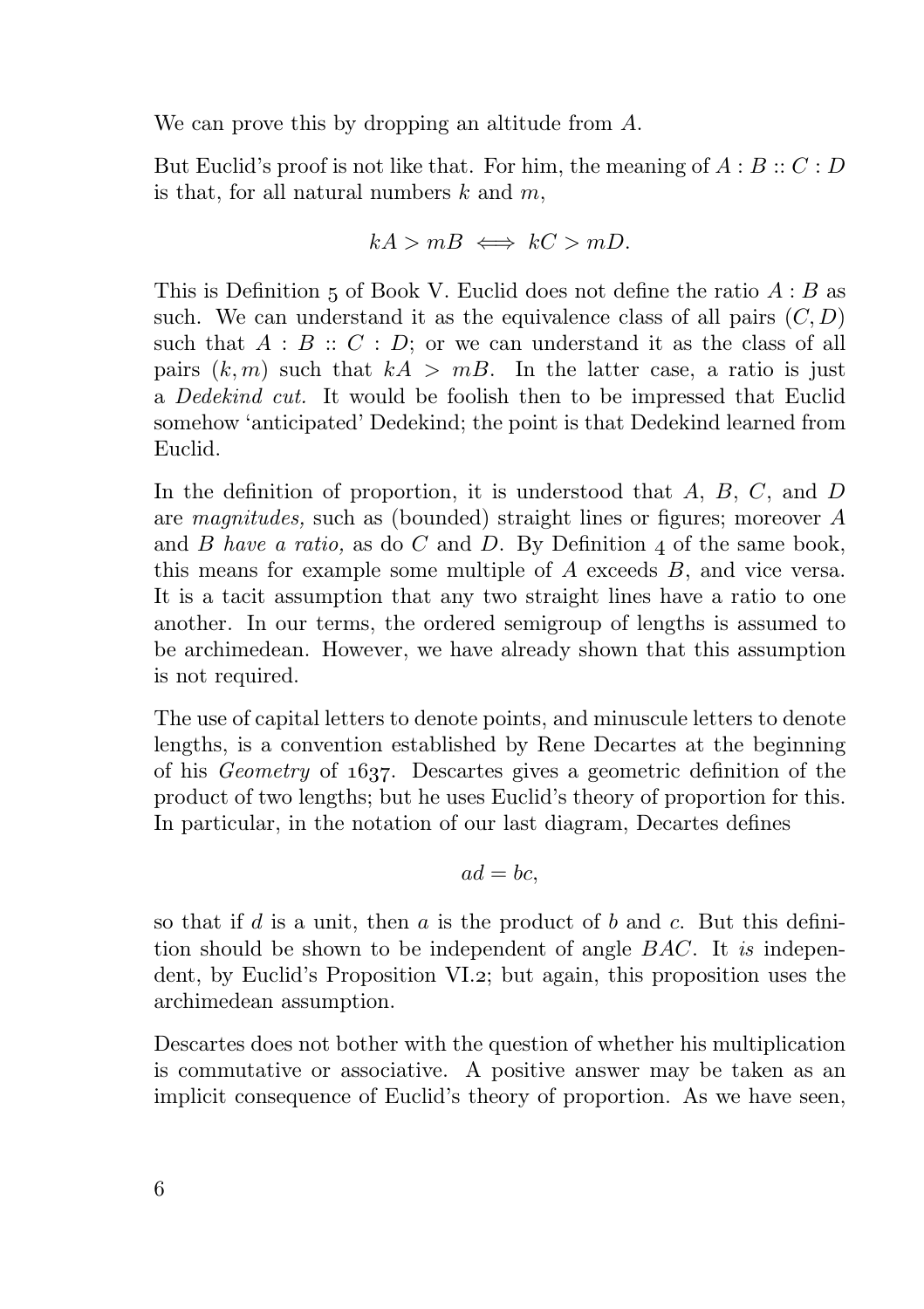that theory makes more assumptions than we need; but without the archimedean assumption, we have to do more work.

In the next figure, if  $BD \parallel CE$  and  $DF \parallel EG$ , then by Euclid's theory



and in particular VI.2, we have

and so  $BF \parallel CG$ . Without the archimedean assumption, we can make a similar argument, using quotients of lengths. But can we draw the same conclusion, without doing all of the work to show that lengths are the positive elements of an ordered field?

Using the idea of I.43, we know that the parallelogram  $BE$  is equal to the parallelogram  $DC$ . This is enough, if we can conclude also that the *rectangles* with the same sides as these parallelograms are also equal to one another. But it is not clear that this conclusion can be established without developing a full theory of proportion.

A theorem expressed in the language of proportion is Euclid's VI.30: to cut a given bounded straight line in so-called *extreme and mean ratio.* Given a length  $a$ , the problem is to find a shorter length  $x$  so that

$$
\frac{a}{x} = \frac{x}{a - x}.
$$

We can rewrite this equation as

$$
a(a-x) = x^2.
$$

 $AB: BC::AD: DE::AF: AG,$